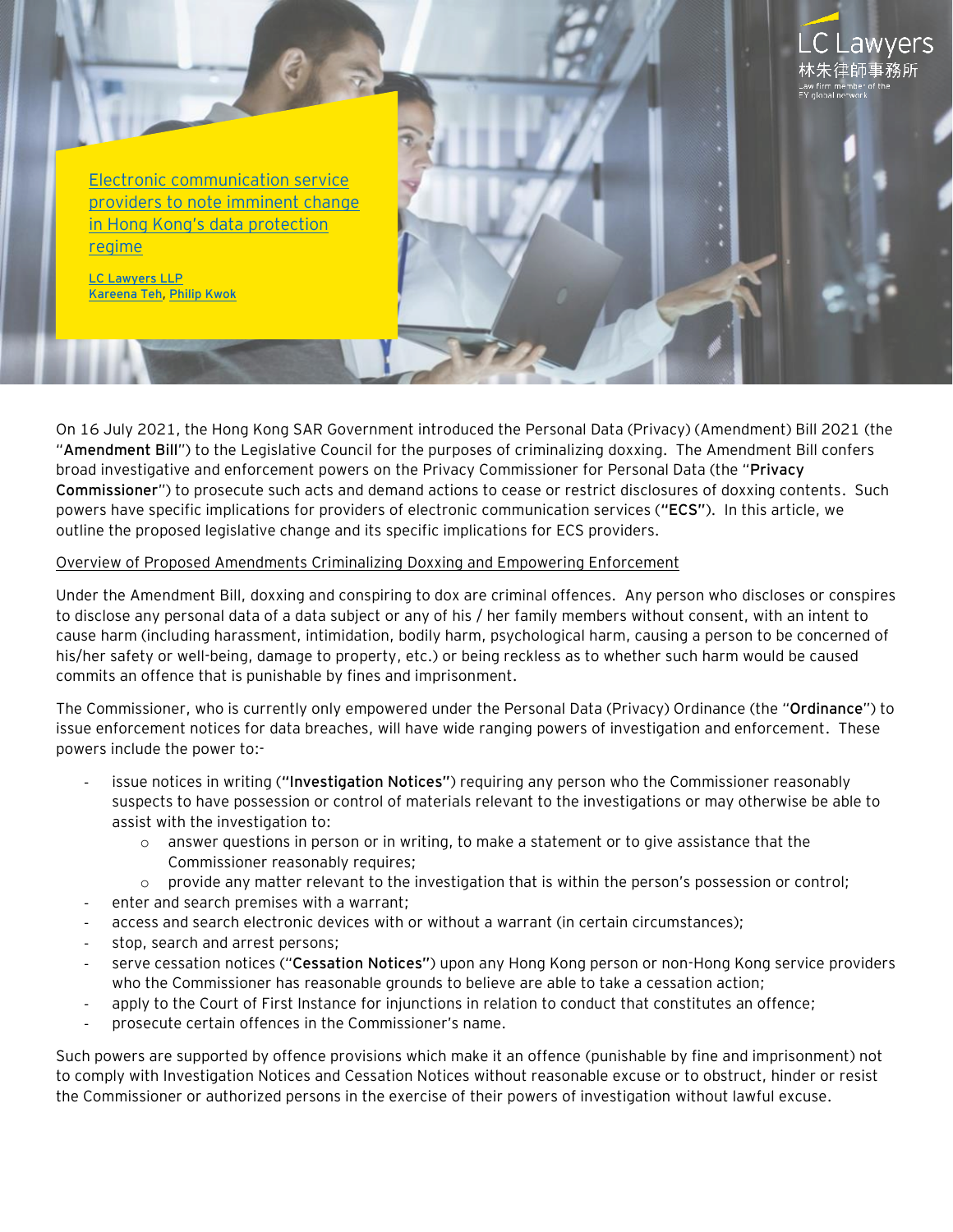#### Potential implications for ECS Providers

1. Obligation to assist in decryption and search for materials stored in electronic devices

Currently drafted, the power to search and access materials stored on electronic devices includes the power to request decryption and searching for such materials. Accordingly, it is possible that ECS providers such as electronic platforms and hosting service providers may be required to assist in decrypting and/or to searching for materials stored in such devices. It would be an offence to obstruct, hinder or resist the Commissioner or authorized persons in the exercise of their powers without lawful excuse.

2. Obligation to take action to cease or restrict doxxing<sup>1</sup>

Further, a new privacy enforcement regime of Cessation Notices having extra-territorial effect will also be introduced. Notably:

- Cessation Notices can be issued against any messages of a data subject as long as the data subject is a Hong Kong resident or is present in Hong Kong, irrespective of whether the message exists in Hong Kong or abroad; and
- Cessation Notices can be served upon any Hong Kong person or non-Hong Kong service providers if the Commissioner has reasonable ground to believe that the person or service provider can take a cessation action (whether or not in Hong Kong) in relation to the message. Note that a non-Hong Kong service provider is defined as a person (not being a Hong Kong person) that has provided or is providing any service (whether or not in Hong Kong) to any Hong Kong person.

Accordingly, Cessation Notices can be issued against ECS providers (regardless of whether they are based in Hong Kong or abroad), including electronic platforms, hosting service providers and internet services providers, to take action to remove, cease, restrict access of any relevant message and/or discontinue the hosting service for the whole or part of the relevant platform where the relevant message is published. It would be an offence to contravene Cessation Notices without reasonable excuse, having regard to the nature, difficulty or complexity of the Cessation Notices in question, the reasonable availability of the technology necessary for compliance, the risk of incurring substantial loss or substantially prejudicing third party rights or the risk of incurring civil liability.

### Recommended proactive preparatory steps for ECS providers

It is expected that the Amendment Bill may be passed by the Legislative Council in or before October this year.

We recommend ECS providers proactively prepare for the new enforcement regime. Key steps that ECS providers way consider taking include:-

- Understand the proposed enforcement regime and its potential impact on the business, particularly the services that could become inadvertently involved in doxxing and investigations by the Commissioner;
- Consider carefully the type of assistance and facilities that can or cannot be provided to the Commissioner in the event of an investigation and in responding to Investigation Notices and Cessation Notices;
- Prepare internal protocols for responding to any investigations by the Commissioner and complying with Investigation Notices and Cessation Notices;
- Provide proper training to staff for any potential investigations and enforcement actions by the Commissioner; and
- Have an experienced legal team in mind for responding to the Commissioner's investigation and enforcement actions.

<sup>&</sup>lt;sup>1</sup> The Commissioner of Police has similar powers under the Implementation Rules for Article 43 of the National Security Law, with the approval of the Secretary for Security, to authorize a designated police officer to request that ECS providers take action to remove, restrict and/or cease access to any message and/or platform or its relevant part, where the Commissioner of Police has reasonable grounds to suspect that a message published on an electronic platform is likely to constitute an offence of endangering national security or is likely to cause the occurrence of such an offence. It is not clear whether these powers can be exercised extraterritorially.